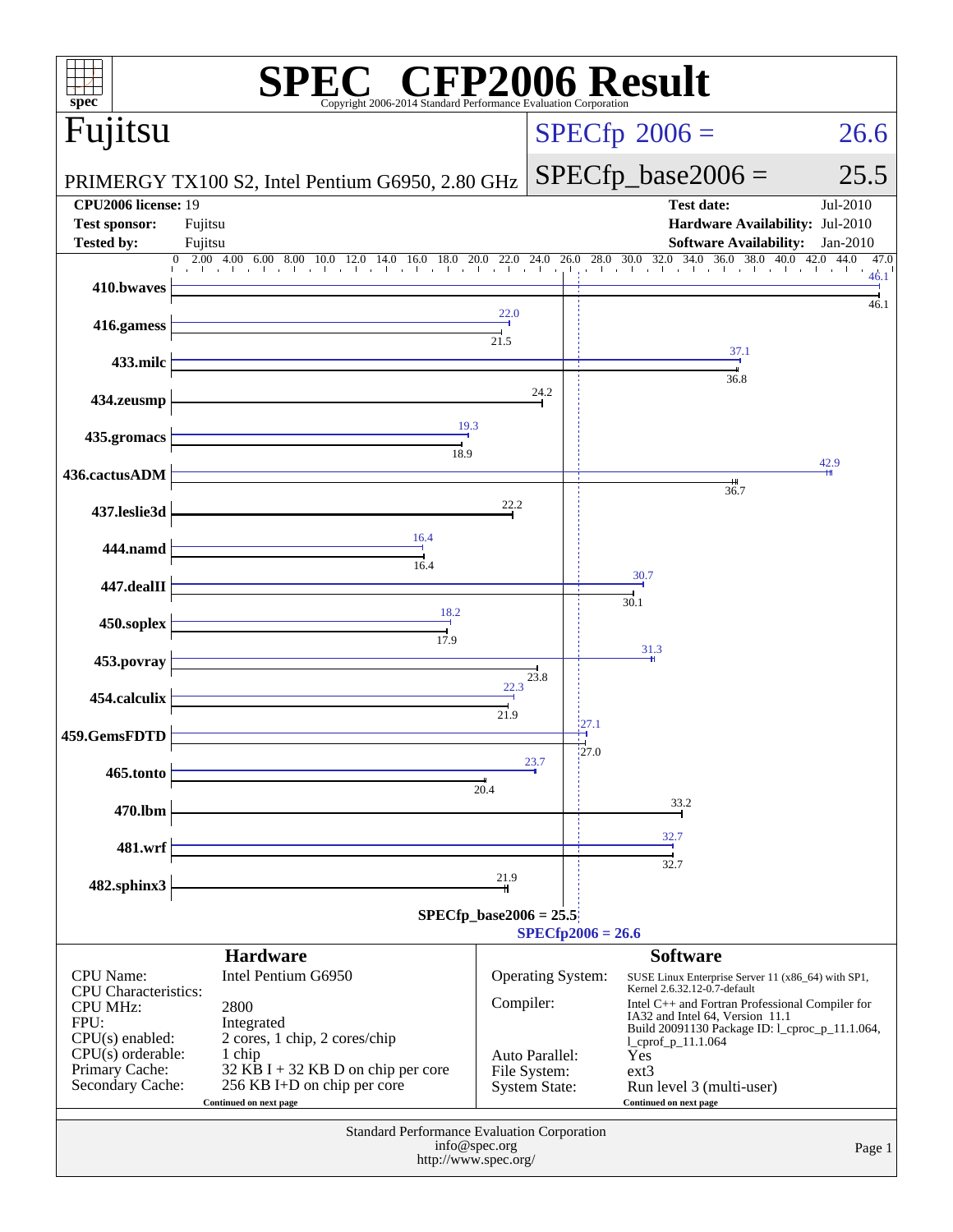| <b>SPEC CFP2006 Result</b><br>spec®<br>Copyright 2006-2014 Standard Performance Evaluation Corporation |            |                      |            |                             |                                                                                             |                |                              |                                 |                         |                             |              |  |
|--------------------------------------------------------------------------------------------------------|------------|----------------------|------------|-----------------------------|---------------------------------------------------------------------------------------------|----------------|------------------------------|---------------------------------|-------------------------|-----------------------------|--------------|--|
| Fujitsu<br>$SPECfp2006 =$                                                                              |            |                      |            |                             |                                                                                             |                |                              |                                 |                         |                             | 26.6         |  |
| PRIMERGY TX100 S2, Intel Pentium G6950, 2.80 GHz                                                       |            |                      |            |                             |                                                                                             |                | $SPECfp\_base2006 =$<br>25.5 |                                 |                         |                             |              |  |
| CPU2006 license: 19<br>Jul-2010<br><b>Test date:</b>                                                   |            |                      |            |                             |                                                                                             |                |                              |                                 |                         |                             |              |  |
| Hardware Availability: Jul-2010<br>Fujitsu<br><b>Test sponsor:</b>                                     |            |                      |            |                             |                                                                                             |                |                              |                                 |                         |                             |              |  |
| <b>Software Availability:</b><br><b>Tested by:</b><br>Fujitsu<br>$Jan-2010$                            |            |                      |            |                             |                                                                                             |                |                              |                                 |                         |                             |              |  |
| L3 Cache:<br>3 MB I+D on chip per chip                                                                 |            |                      |            |                             | <b>Base Pointers:</b><br>64-bit                                                             |                |                              |                                 |                         |                             |              |  |
| Other Cache:<br>Memory:                                                                                |            |                      |            |                             |                                                                                             | None           |                              |                                 |                         |                             |              |  |
| see add'l detail in notes)                                                                             |            |                      |            |                             |                                                                                             |                |                              |                                 |                         |                             |              |  |
| Disk Subsystem:<br>Other Hardware:<br>None                                                             |            |                      |            |                             |                                                                                             |                |                              |                                 |                         |                             |              |  |
| <b>Results Table</b>                                                                                   |            |                      |            |                             |                                                                                             |                |                              |                                 |                         |                             |              |  |
|                                                                                                        |            |                      |            |                             |                                                                                             |                |                              |                                 |                         |                             |              |  |
| <b>Seconds</b>                                                                                         | Ratio      | <b>Seconds</b>       | Ratio      | <b>Seconds</b>              | <b>Ratio</b>                                                                                | <b>Seconds</b> | <b>Ratio</b>                 | <b>Seconds</b>                  | <b>Ratio</b>            | <b>Seconds</b>              | <b>Ratio</b> |  |
|                                                                                                        |            |                      |            |                             |                                                                                             |                |                              |                                 |                         |                             | 46.1         |  |
|                                                                                                        |            |                      |            |                             |                                                                                             |                |                              |                                 |                         |                             | 22.0         |  |
| 249                                                                                                    | 36.9       | 249                  | 36.8       | 249                         | 36.8                                                                                        | 248            | 37.1                         | 248                             | 37.1                    | 248                         | 37.0         |  |
| 377                                                                                                    | 24.1       | 377                  | 24.2       | 377                         | 24.2                                                                                        | 377            | 24.1                         | 377                             | 24.2                    | 377                         | 24.2         |  |
| 377                                                                                                    | 18.9       | 377                  | 18.9       | 378                         | 18.9                                                                                        | 369            | 19.3                         | 369                             | 19.3                    | 370                         | 19.3         |  |
| 324                                                                                                    | 36.9       | 327                  | 36.5       | 325                         | 36.7                                                                                        | 279            | 42.9                         | 278                             | 43.0                    | 280                         | 42.7         |  |
| 424                                                                                                    | 22.2       | 423                  | 22.2       | 423                         | 22.2                                                                                        | 424            | 22.2                         | 423                             | 22.2                    | 423                         | 22.2         |  |
| 488                                                                                                    | 16.4       | 488                  | 16.4       | 488                         | 16.4                                                                                        | 490            | 16.4                         | 490                             | 16.4                    | 490                         | 16.4         |  |
| 380                                                                                                    | 30.1       | 380                  | 30.1       | 380                         | 30.1                                                                                        | 372            | 30.8                         | 372                             | 30.7                    | 372                         | 30.7         |  |
| 464                                                                                                    | 18.0       | 466                  | 17.9       | 465                         | 17.9                                                                                        | 459            | 18.2                         | 459                             | 18.2                    | 459                         | 18.2         |  |
| 223                                                                                                    | 23.8       | 223                  | 23.8       | 224                         | 23.8                                                                                        | 169            | 31.4                         | 170                             | 31.2                    | <b>170</b>                  | 31.3         |  |
| 377                                                                                                    | 21.9       | 376                  | 21.9       | 376                         | 21.9                                                                                        | 370            | 22.3                         | 370                             | 22.3                    | 370                         | 22.3         |  |
| 394                                                                                                    | 26.9       | 393                  | 27.0       | 393                         | 27.0                                                                                        | 392            | 27.1                         | 393                             | 27.0                    | 392                         | 27.1         |  |
| 481                                                                                                    | 20.4       | 483                  | 20.4       | 483                         | 20.4                                                                                        | 414            | 23.8                         | 415                             | 23.7                    | 417                         | 23.6         |  |
| 413                                                                                                    | 33.3       | 414                  | 33.2       | 414                         | 33.2                                                                                        | 413            | 33.3                         | 414                             | 33.2                    | 414                         | 33.2         |  |
| 342                                                                                                    | 32.7       | 342                  | 32.6       | 342                         | 32.7                                                                                        | 342            | 32.7                         | 342                             | 32.6                    | 342                         | 32.7         |  |
| 898                                                                                                    | 21.7       | 888                  | 21.9       | 892                         | 21.9                                                                                        | 898            | 21.7                         | 888                             | 21.9                    | 892                         | 21.9         |  |
|                                                                                                        | 295<br>910 | None<br>46.1<br>21.5 | 295<br>911 | <b>Base</b><br>46.1<br>21.5 | 16 GB (4x4 GB PC3-10600E, 2 rank, CL9-9-9, ECC,<br>1 x SATA, 160 GB, 5400 RPM<br>295<br>911 | 46.1<br>21.5   | Peak Pointers:<br>295<br>890 | Other Software:<br>46.1<br>22.0 | 32/64-bit<br>295<br>890 | <b>Peak</b><br>46.1<br>22.0 | 295<br>889   |  |

Results appear in the [order in which they were run.](http://www.spec.org/auto/cpu2006/Docs/result-fields.html#RunOrder) Bold underlined text [indicates a median measurement.](http://www.spec.org/auto/cpu2006/Docs/result-fields.html#Median)

### **[Operating System Notes](http://www.spec.org/auto/cpu2006/Docs/result-fields.html#OperatingSystemNotes)**

'ulimit -s unlimited' was used to set the stacksize to unlimited prior to run

### **[Platform Notes](http://www.spec.org/auto/cpu2006/Docs/result-fields.html#PlatformNotes)**

The system automatically configures the memory to run at 1067 MHz.

### **[General Notes](http://www.spec.org/auto/cpu2006/Docs/result-fields.html#GeneralNotes)**

 OMP\_NUM\_THREADS set to number of cores KMP\_AFFINITY set to granularity=fine,scatter KMP\_STACKSIZE set to 200M For information about Fujitsu please visit: <http://www.fujitsu.com> Binaries were compiled on SLES 10 with Binutils 2.18.50.0.7.20080502

> Standard Performance Evaluation Corporation [info@spec.org](mailto:info@spec.org) <http://www.spec.org/>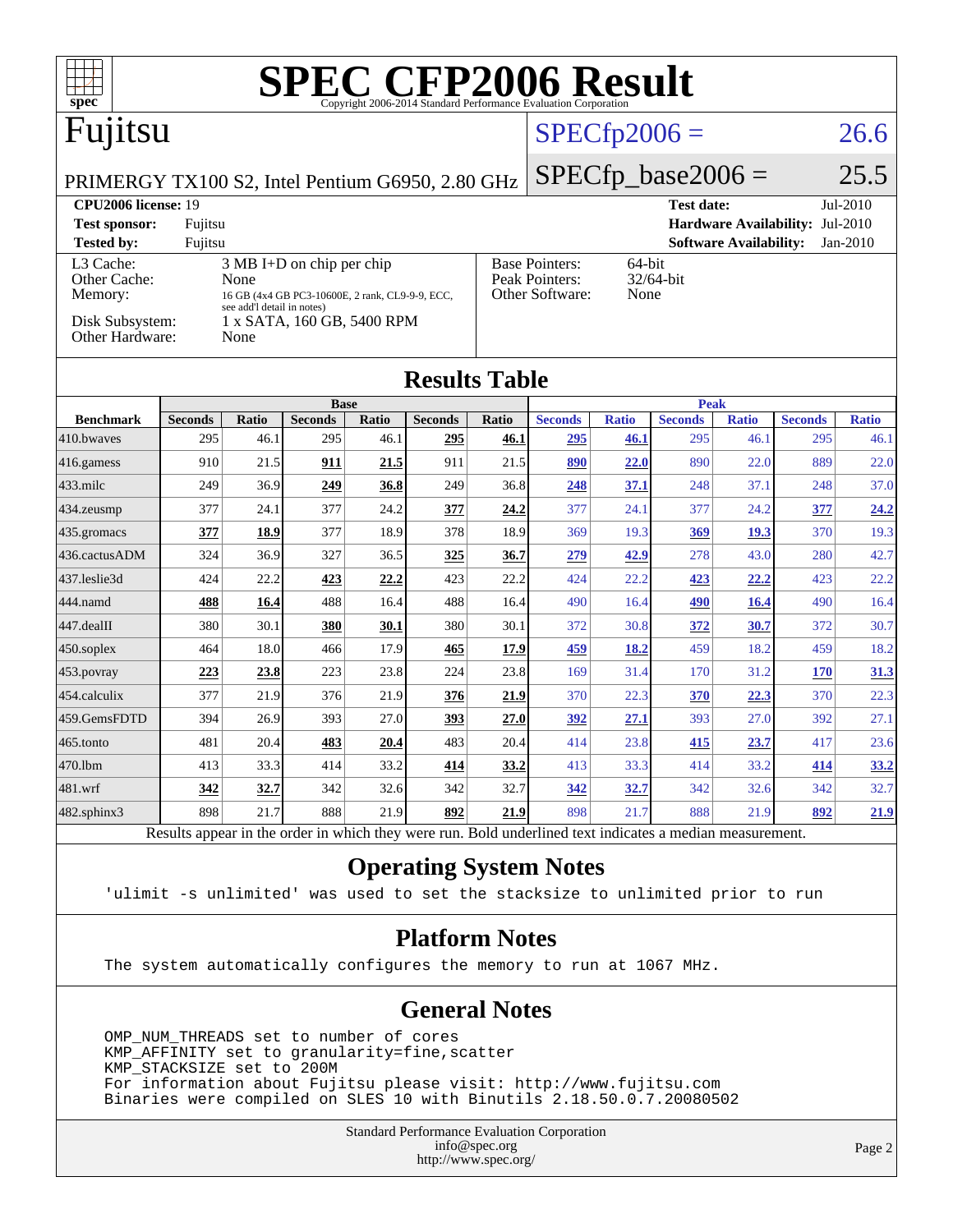

# **[SPEC CFP2006 Result](http://www.spec.org/auto/cpu2006/Docs/result-fields.html#SPECCFP2006Result)**

## Fujitsu

 $SPECTp2006 = 26.6$ 

PRIMERGY TX100 S2, Intel Pentium G6950, 2.80 GHz

**[CPU2006 license:](http://www.spec.org/auto/cpu2006/Docs/result-fields.html#CPU2006license)** 19 **[Test date:](http://www.spec.org/auto/cpu2006/Docs/result-fields.html#Testdate)** Jul-2010 **[Test sponsor:](http://www.spec.org/auto/cpu2006/Docs/result-fields.html#Testsponsor)** Fujitsu **[Hardware Availability:](http://www.spec.org/auto/cpu2006/Docs/result-fields.html#HardwareAvailability)** Jul-2010 **[Tested by:](http://www.spec.org/auto/cpu2006/Docs/result-fields.html#Testedby)** Fujitsu **[Software Availability:](http://www.spec.org/auto/cpu2006/Docs/result-fields.html#SoftwareAvailability)** Jan-2010

 $SPECTp\_base2006 = 25.5$ 

### **[Base Compiler Invocation](http://www.spec.org/auto/cpu2006/Docs/result-fields.html#BaseCompilerInvocation)**

[C benchmarks](http://www.spec.org/auto/cpu2006/Docs/result-fields.html#Cbenchmarks): icc  $-m64$ 

[C++ benchmarks:](http://www.spec.org/auto/cpu2006/Docs/result-fields.html#CXXbenchmarks) [icpc -m64](http://www.spec.org/cpu2006/results/res2010q3/cpu2006-20100812-12844.flags.html#user_CXXbase_intel_icpc_64bit_bedb90c1146cab66620883ef4f41a67e)

[Fortran benchmarks](http://www.spec.org/auto/cpu2006/Docs/result-fields.html#Fortranbenchmarks): [ifort -m64](http://www.spec.org/cpu2006/results/res2010q3/cpu2006-20100812-12844.flags.html#user_FCbase_intel_ifort_64bit_ee9d0fb25645d0210d97eb0527dcc06e)

[Benchmarks using both Fortran and C](http://www.spec.org/auto/cpu2006/Docs/result-fields.html#BenchmarksusingbothFortranandC): [icc -m64](http://www.spec.org/cpu2006/results/res2010q3/cpu2006-20100812-12844.flags.html#user_CC_FCbase_intel_icc_64bit_0b7121f5ab7cfabee23d88897260401c) [ifort -m64](http://www.spec.org/cpu2006/results/res2010q3/cpu2006-20100812-12844.flags.html#user_CC_FCbase_intel_ifort_64bit_ee9d0fb25645d0210d97eb0527dcc06e)

### **[Base Portability Flags](http://www.spec.org/auto/cpu2006/Docs/result-fields.html#BasePortabilityFlags)**

| 410.bwaves: -DSPEC CPU LP64                  |                                                                |
|----------------------------------------------|----------------------------------------------------------------|
| 416.gamess: -DSPEC_CPU_LP64                  |                                                                |
| 433.milc: -DSPEC CPU LP64                    |                                                                |
| 434.zeusmp: -DSPEC_CPU_LP64                  |                                                                |
| 435.gromacs: -DSPEC_CPU_LP64 -nofor_main     |                                                                |
| 436.cactusADM: - DSPEC CPU LP64 - nofor main |                                                                |
| 437.leslie3d: -DSPEC CPU LP64                |                                                                |
| 444.namd: - DSPEC CPU LP64                   |                                                                |
| 447.dealII: -DSPEC CPU LP64                  |                                                                |
| 450.soplex: -DSPEC_CPU_LP64                  |                                                                |
| 453.povray: -DSPEC_CPU_LP64                  |                                                                |
| 454.calculix: -DSPEC CPU LP64 -nofor main    |                                                                |
| 459.GemsFDTD: -DSPEC CPU LP64                |                                                                |
| 465.tonto: - DSPEC CPU LP64                  |                                                                |
| 470.1bm: - DSPEC CPU LP64                    |                                                                |
|                                              | 481.wrf: -DSPEC CPU_LP64 -DSPEC_CPU_CASE_FLAG -DSPEC_CPU_LINUX |
| 482.sphinx3: -DSPEC_CPU_LP64                 |                                                                |
|                                              |                                                                |

### **[Base Optimization Flags](http://www.spec.org/auto/cpu2006/Docs/result-fields.html#BaseOptimizationFlags)**

[C benchmarks](http://www.spec.org/auto/cpu2006/Docs/result-fields.html#Cbenchmarks): [-xSSSE3](http://www.spec.org/cpu2006/results/res2010q3/cpu2006-20100812-12844.flags.html#user_CCbase_f-xSSSE3) [-ipo](http://www.spec.org/cpu2006/results/res2010q3/cpu2006-20100812-12844.flags.html#user_CCbase_f-ipo) [-O3](http://www.spec.org/cpu2006/results/res2010q3/cpu2006-20100812-12844.flags.html#user_CCbase_f-O3) [-no-prec-div](http://www.spec.org/cpu2006/results/res2010q3/cpu2006-20100812-12844.flags.html#user_CCbase_f-no-prec-div) [-static](http://www.spec.org/cpu2006/results/res2010q3/cpu2006-20100812-12844.flags.html#user_CCbase_f-static) [-parallel](http://www.spec.org/cpu2006/results/res2010q3/cpu2006-20100812-12844.flags.html#user_CCbase_f-parallel) [-opt-prefetch](http://www.spec.org/cpu2006/results/res2010q3/cpu2006-20100812-12844.flags.html#user_CCbase_f-opt-prefetch) [C++ benchmarks:](http://www.spec.org/auto/cpu2006/Docs/result-fields.html#CXXbenchmarks) [-xSSSE3](http://www.spec.org/cpu2006/results/res2010q3/cpu2006-20100812-12844.flags.html#user_CXXbase_f-xSSSE3) [-ipo](http://www.spec.org/cpu2006/results/res2010q3/cpu2006-20100812-12844.flags.html#user_CXXbase_f-ipo) [-O3](http://www.spec.org/cpu2006/results/res2010q3/cpu2006-20100812-12844.flags.html#user_CXXbase_f-O3) [-no-prec-div](http://www.spec.org/cpu2006/results/res2010q3/cpu2006-20100812-12844.flags.html#user_CXXbase_f-no-prec-div) [-static](http://www.spec.org/cpu2006/results/res2010q3/cpu2006-20100812-12844.flags.html#user_CXXbase_f-static) [-parallel](http://www.spec.org/cpu2006/results/res2010q3/cpu2006-20100812-12844.flags.html#user_CXXbase_f-parallel) [-opt-prefetch](http://www.spec.org/cpu2006/results/res2010q3/cpu2006-20100812-12844.flags.html#user_CXXbase_f-opt-prefetch) [Fortran benchmarks](http://www.spec.org/auto/cpu2006/Docs/result-fields.html#Fortranbenchmarks): [-xSSSE3](http://www.spec.org/cpu2006/results/res2010q3/cpu2006-20100812-12844.flags.html#user_FCbase_f-xSSSE3) [-ipo](http://www.spec.org/cpu2006/results/res2010q3/cpu2006-20100812-12844.flags.html#user_FCbase_f-ipo) [-O3](http://www.spec.org/cpu2006/results/res2010q3/cpu2006-20100812-12844.flags.html#user_FCbase_f-O3) [-no-prec-div](http://www.spec.org/cpu2006/results/res2010q3/cpu2006-20100812-12844.flags.html#user_FCbase_f-no-prec-div) [-static](http://www.spec.org/cpu2006/results/res2010q3/cpu2006-20100812-12844.flags.html#user_FCbase_f-static) [-parallel](http://www.spec.org/cpu2006/results/res2010q3/cpu2006-20100812-12844.flags.html#user_FCbase_f-parallel) [-opt-prefetch](http://www.spec.org/cpu2006/results/res2010q3/cpu2006-20100812-12844.flags.html#user_FCbase_f-opt-prefetch) [Benchmarks using both Fortran and C](http://www.spec.org/auto/cpu2006/Docs/result-fields.html#BenchmarksusingbothFortranandC): [-xSSSE3](http://www.spec.org/cpu2006/results/res2010q3/cpu2006-20100812-12844.flags.html#user_CC_FCbase_f-xSSSE3) [-ipo](http://www.spec.org/cpu2006/results/res2010q3/cpu2006-20100812-12844.flags.html#user_CC_FCbase_f-ipo) [-O3](http://www.spec.org/cpu2006/results/res2010q3/cpu2006-20100812-12844.flags.html#user_CC_FCbase_f-O3) [-no-prec-div](http://www.spec.org/cpu2006/results/res2010q3/cpu2006-20100812-12844.flags.html#user_CC_FCbase_f-no-prec-div) [-static](http://www.spec.org/cpu2006/results/res2010q3/cpu2006-20100812-12844.flags.html#user_CC_FCbase_f-static) [-parallel](http://www.spec.org/cpu2006/results/res2010q3/cpu2006-20100812-12844.flags.html#user_CC_FCbase_f-parallel) [-opt-prefetch](http://www.spec.org/cpu2006/results/res2010q3/cpu2006-20100812-12844.flags.html#user_CC_FCbase_f-opt-prefetch)

> Standard Performance Evaluation Corporation [info@spec.org](mailto:info@spec.org) <http://www.spec.org/>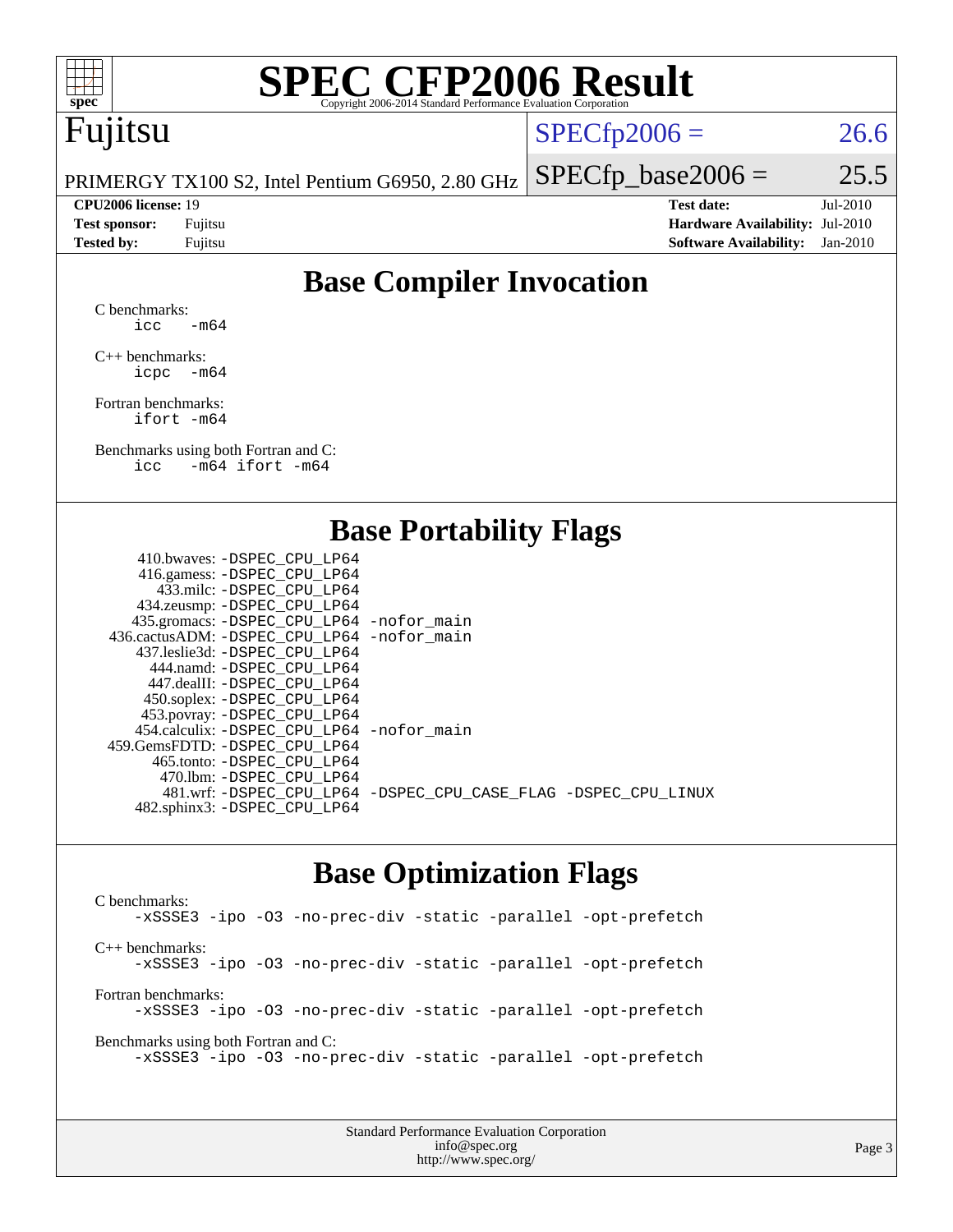

# **[SPEC CFP2006 Result](http://www.spec.org/auto/cpu2006/Docs/result-fields.html#SPECCFP2006Result)**

## Fujitsu

 $SPECTp2006 = 26.6$ 

PRIMERGY TX100 S2, Intel Pentium G6950, 2.80 GHz

**[CPU2006 license:](http://www.spec.org/auto/cpu2006/Docs/result-fields.html#CPU2006license)** 19 **[Test date:](http://www.spec.org/auto/cpu2006/Docs/result-fields.html#Testdate)** Jul-2010 **[Test sponsor:](http://www.spec.org/auto/cpu2006/Docs/result-fields.html#Testsponsor)** Fujitsu **[Hardware Availability:](http://www.spec.org/auto/cpu2006/Docs/result-fields.html#HardwareAvailability)** Jul-2010 **[Tested by:](http://www.spec.org/auto/cpu2006/Docs/result-fields.html#Testedby)** Fujitsu **[Software Availability:](http://www.spec.org/auto/cpu2006/Docs/result-fields.html#SoftwareAvailability)** Jan-2010

 $SPECTp\_base2006 = 25.5$ 

### **[Peak Compiler Invocation](http://www.spec.org/auto/cpu2006/Docs/result-fields.html#PeakCompilerInvocation)**

[C benchmarks](http://www.spec.org/auto/cpu2006/Docs/result-fields.html#Cbenchmarks):  $\text{icc}$   $-\text{m64}$ 

[C++ benchmarks:](http://www.spec.org/auto/cpu2006/Docs/result-fields.html#CXXbenchmarks) [icpc -m64](http://www.spec.org/cpu2006/results/res2010q3/cpu2006-20100812-12844.flags.html#user_CXXpeak_intel_icpc_64bit_bedb90c1146cab66620883ef4f41a67e)

[Fortran benchmarks](http://www.spec.org/auto/cpu2006/Docs/result-fields.html#Fortranbenchmarks): [ifort -m64](http://www.spec.org/cpu2006/results/res2010q3/cpu2006-20100812-12844.flags.html#user_FCpeak_intel_ifort_64bit_ee9d0fb25645d0210d97eb0527dcc06e)

[Benchmarks using both Fortran and C](http://www.spec.org/auto/cpu2006/Docs/result-fields.html#BenchmarksusingbothFortranandC): [icc -m64](http://www.spec.org/cpu2006/results/res2010q3/cpu2006-20100812-12844.flags.html#user_CC_FCpeak_intel_icc_64bit_0b7121f5ab7cfabee23d88897260401c) [ifort -m64](http://www.spec.org/cpu2006/results/res2010q3/cpu2006-20100812-12844.flags.html#user_CC_FCpeak_intel_ifort_64bit_ee9d0fb25645d0210d97eb0527dcc06e)

### **[Peak Portability Flags](http://www.spec.org/auto/cpu2006/Docs/result-fields.html#PeakPortabilityFlags)**

Same as Base Portability Flags

### **[Peak Optimization Flags](http://www.spec.org/auto/cpu2006/Docs/result-fields.html#PeakOptimizationFlags)**

[C benchmarks](http://www.spec.org/auto/cpu2006/Docs/result-fields.html#Cbenchmarks):

 433.milc: [-prof-gen](http://www.spec.org/cpu2006/results/res2010q3/cpu2006-20100812-12844.flags.html#user_peakPASS1_CFLAGSPASS1_LDFLAGS433_milc_prof_gen_e43856698f6ca7b7e442dfd80e94a8fc)(pass 1) [-prof-use](http://www.spec.org/cpu2006/results/res2010q3/cpu2006-20100812-12844.flags.html#user_peakPASS2_CFLAGSPASS2_LDFLAGS433_milc_prof_use_bccf7792157ff70d64e32fe3e1250b55)(pass 2) [-xSSSE3](http://www.spec.org/cpu2006/results/res2010q3/cpu2006-20100812-12844.flags.html#user_peakOPTIMIZE433_milc_f-xSSSE3) [-ipo](http://www.spec.org/cpu2006/results/res2010q3/cpu2006-20100812-12844.flags.html#user_peakOPTIMIZE433_milc_f-ipo) [-O3](http://www.spec.org/cpu2006/results/res2010q3/cpu2006-20100812-12844.flags.html#user_peakOPTIMIZE433_milc_f-O3) [-no-prec-div](http://www.spec.org/cpu2006/results/res2010q3/cpu2006-20100812-12844.flags.html#user_peakOPTIMIZE433_milc_f-no-prec-div) [-static](http://www.spec.org/cpu2006/results/res2010q3/cpu2006-20100812-12844.flags.html#user_peakOPTIMIZE433_milc_f-static) [-fno-alias](http://www.spec.org/cpu2006/results/res2010q3/cpu2006-20100812-12844.flags.html#user_peakOPTIMIZE433_milc_f-no-alias_694e77f6c5a51e658e82ccff53a9e63a)

 $470$ .lbm: basepeak = yes

482.sphinx3: basepeak = yes

[C++ benchmarks:](http://www.spec.org/auto/cpu2006/Docs/result-fields.html#CXXbenchmarks)

 444.namd: [-prof-gen](http://www.spec.org/cpu2006/results/res2010q3/cpu2006-20100812-12844.flags.html#user_peakPASS1_CXXFLAGSPASS1_LDFLAGS444_namd_prof_gen_e43856698f6ca7b7e442dfd80e94a8fc)(pass 1) [-prof-use](http://www.spec.org/cpu2006/results/res2010q3/cpu2006-20100812-12844.flags.html#user_peakPASS2_CXXFLAGSPASS2_LDFLAGS444_namd_prof_use_bccf7792157ff70d64e32fe3e1250b55)(pass 2) [-xSSSE3](http://www.spec.org/cpu2006/results/res2010q3/cpu2006-20100812-12844.flags.html#user_peakCXXOPTIMIZEOPTIMIZE444_namd_f-xSSSE3) [-ipo](http://www.spec.org/cpu2006/results/res2010q3/cpu2006-20100812-12844.flags.html#user_peakCXXOPTIMIZEOPTIMIZE444_namd_f-ipo) [-O3](http://www.spec.org/cpu2006/results/res2010q3/cpu2006-20100812-12844.flags.html#user_peakCXXOPTIMIZEOPTIMIZE444_namd_f-O3) [-no-prec-div](http://www.spec.org/cpu2006/results/res2010q3/cpu2006-20100812-12844.flags.html#user_peakCXXOPTIMIZEOPTIMIZE444_namd_f-no-prec-div) [-static](http://www.spec.org/cpu2006/results/res2010q3/cpu2006-20100812-12844.flags.html#user_peakCXXOPTIMIZEOPTIMIZE444_namd_f-static) [-fno-alias](http://www.spec.org/cpu2006/results/res2010q3/cpu2006-20100812-12844.flags.html#user_peakCXXOPTIMIZE444_namd_f-no-alias_694e77f6c5a51e658e82ccff53a9e63a) [-auto-ilp32](http://www.spec.org/cpu2006/results/res2010q3/cpu2006-20100812-12844.flags.html#user_peakCXXOPTIMIZE444_namd_f-auto-ilp32)

 447.dealII: [-prof-gen](http://www.spec.org/cpu2006/results/res2010q3/cpu2006-20100812-12844.flags.html#user_peakPASS1_CXXFLAGSPASS1_LDFLAGS447_dealII_prof_gen_e43856698f6ca7b7e442dfd80e94a8fc)(pass 1) [-prof-use](http://www.spec.org/cpu2006/results/res2010q3/cpu2006-20100812-12844.flags.html#user_peakPASS2_CXXFLAGSPASS2_LDFLAGS447_dealII_prof_use_bccf7792157ff70d64e32fe3e1250b55)(pass 2) [-xSSSE3](http://www.spec.org/cpu2006/results/res2010q3/cpu2006-20100812-12844.flags.html#user_peakCXXOPTIMIZEOPTIMIZE447_dealII_f-xSSSE3) [-ipo](http://www.spec.org/cpu2006/results/res2010q3/cpu2006-20100812-12844.flags.html#user_peakCXXOPTIMIZEOPTIMIZE447_dealII_f-ipo) [-O3](http://www.spec.org/cpu2006/results/res2010q3/cpu2006-20100812-12844.flags.html#user_peakCXXOPTIMIZEOPTIMIZE447_dealII_f-O3) [-no-prec-div](http://www.spec.org/cpu2006/results/res2010q3/cpu2006-20100812-12844.flags.html#user_peakCXXOPTIMIZEOPTIMIZE447_dealII_f-no-prec-div) [-static](http://www.spec.org/cpu2006/results/res2010q3/cpu2006-20100812-12844.flags.html#user_peakCXXOPTIMIZEOPTIMIZE447_dealII_f-static) [-unroll2](http://www.spec.org/cpu2006/results/res2010q3/cpu2006-20100812-12844.flags.html#user_peakCXXOPTIMIZE447_dealII_f-unroll_784dae83bebfb236979b41d2422d7ec2) [-ansi-alias](http://www.spec.org/cpu2006/results/res2010q3/cpu2006-20100812-12844.flags.html#user_peakCXXOPTIMIZE447_dealII_f-ansi-alias) [-scalar-rep-](http://www.spec.org/cpu2006/results/res2010q3/cpu2006-20100812-12844.flags.html#user_peakCXXOPTIMIZE447_dealII_f-disablescalarrep_abbcad04450fb118e4809c81d83c8a1d) [-opt-prefetch](http://www.spec.org/cpu2006/results/res2010q3/cpu2006-20100812-12844.flags.html#user_peakCXXOPTIMIZE447_dealII_f-opt-prefetch)

 450.soplex: [-prof-gen](http://www.spec.org/cpu2006/results/res2010q3/cpu2006-20100812-12844.flags.html#user_peakPASS1_CXXFLAGSPASS1_LDFLAGS450_soplex_prof_gen_e43856698f6ca7b7e442dfd80e94a8fc)(pass 1) [-prof-use](http://www.spec.org/cpu2006/results/res2010q3/cpu2006-20100812-12844.flags.html#user_peakPASS2_CXXFLAGSPASS2_LDFLAGS450_soplex_prof_use_bccf7792157ff70d64e32fe3e1250b55)(pass 2) [-xSSSE3](http://www.spec.org/cpu2006/results/res2010q3/cpu2006-20100812-12844.flags.html#user_peakOPTIMIZE450_soplex_f-xSSSE3) [-ipo](http://www.spec.org/cpu2006/results/res2010q3/cpu2006-20100812-12844.flags.html#user_peakOPTIMIZE450_soplex_f-ipo) [-O3](http://www.spec.org/cpu2006/results/res2010q3/cpu2006-20100812-12844.flags.html#user_peakOPTIMIZE450_soplex_f-O3) [-no-prec-div](http://www.spec.org/cpu2006/results/res2010q3/cpu2006-20100812-12844.flags.html#user_peakOPTIMIZE450_soplex_f-no-prec-div) [-static](http://www.spec.org/cpu2006/results/res2010q3/cpu2006-20100812-12844.flags.html#user_peakOPTIMIZE450_soplex_f-static) [-opt-malloc-options=3](http://www.spec.org/cpu2006/results/res2010q3/cpu2006-20100812-12844.flags.html#user_peakOPTIMIZE450_soplex_f-opt-malloc-options_13ab9b803cf986b4ee62f0a5998c2238) [-auto-ilp32](http://www.spec.org/cpu2006/results/res2010q3/cpu2006-20100812-12844.flags.html#user_peakCXXOPTIMIZE450_soplex_f-auto-ilp32)

 453.povray: [-prof-gen](http://www.spec.org/cpu2006/results/res2010q3/cpu2006-20100812-12844.flags.html#user_peakPASS1_CXXFLAGSPASS1_LDFLAGS453_povray_prof_gen_e43856698f6ca7b7e442dfd80e94a8fc)(pass 1) [-prof-use](http://www.spec.org/cpu2006/results/res2010q3/cpu2006-20100812-12844.flags.html#user_peakPASS2_CXXFLAGSPASS2_LDFLAGS453_povray_prof_use_bccf7792157ff70d64e32fe3e1250b55)(pass 2) [-xSSSE3](http://www.spec.org/cpu2006/results/res2010q3/cpu2006-20100812-12844.flags.html#user_peakCXXOPTIMIZEOPTIMIZE453_povray_f-xSSSE3) [-ipo](http://www.spec.org/cpu2006/results/res2010q3/cpu2006-20100812-12844.flags.html#user_peakCXXOPTIMIZEOPTIMIZE453_povray_f-ipo) [-O3](http://www.spec.org/cpu2006/results/res2010q3/cpu2006-20100812-12844.flags.html#user_peakCXXOPTIMIZEOPTIMIZE453_povray_f-O3) [-no-prec-div](http://www.spec.org/cpu2006/results/res2010q3/cpu2006-20100812-12844.flags.html#user_peakCXXOPTIMIZEOPTIMIZE453_povray_f-no-prec-div) [-static](http://www.spec.org/cpu2006/results/res2010q3/cpu2006-20100812-12844.flags.html#user_peakCXXOPTIMIZEOPTIMIZE453_povray_f-static) [-unroll4](http://www.spec.org/cpu2006/results/res2010q3/cpu2006-20100812-12844.flags.html#user_peakCXXOPTIMIZE453_povray_f-unroll_4e5e4ed65b7fd20bdcd365bec371b81f) [-ansi-alias](http://www.spec.org/cpu2006/results/res2010q3/cpu2006-20100812-12844.flags.html#user_peakCXXOPTIMIZE453_povray_f-ansi-alias)

[Fortran benchmarks](http://www.spec.org/auto/cpu2006/Docs/result-fields.html#Fortranbenchmarks):

 410.bwaves: [-xSSSE3](http://www.spec.org/cpu2006/results/res2010q3/cpu2006-20100812-12844.flags.html#user_peakOPTIMIZE410_bwaves_f-xSSSE3) [-ipo](http://www.spec.org/cpu2006/results/res2010q3/cpu2006-20100812-12844.flags.html#user_peakOPTIMIZE410_bwaves_f-ipo) [-O3](http://www.spec.org/cpu2006/results/res2010q3/cpu2006-20100812-12844.flags.html#user_peakOPTIMIZE410_bwaves_f-O3) [-no-prec-div](http://www.spec.org/cpu2006/results/res2010q3/cpu2006-20100812-12844.flags.html#user_peakOPTIMIZE410_bwaves_f-no-prec-div) [-static](http://www.spec.org/cpu2006/results/res2010q3/cpu2006-20100812-12844.flags.html#user_peakOPTIMIZE410_bwaves_f-static) [-opt-prefetch](http://www.spec.org/cpu2006/results/res2010q3/cpu2006-20100812-12844.flags.html#user_peakOPTIMIZE410_bwaves_f-opt-prefetch) [-parallel](http://www.spec.org/cpu2006/results/res2010q3/cpu2006-20100812-12844.flags.html#user_peakOPTIMIZE410_bwaves_f-parallel)

Continued on next page

Standard Performance Evaluation Corporation [info@spec.org](mailto:info@spec.org) <http://www.spec.org/>